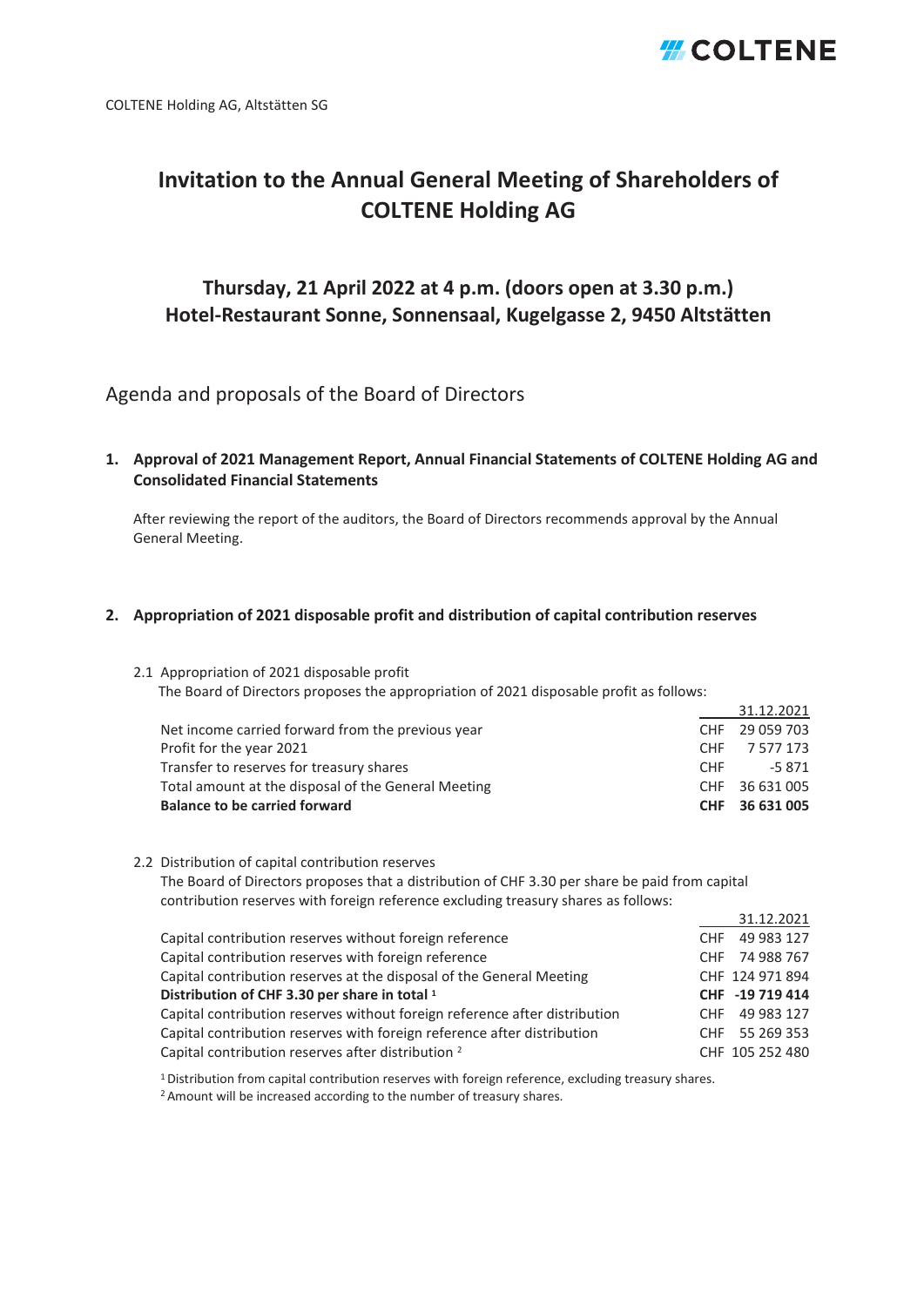## *HCOLTENE*

#### **3. Granting of discharge from liability of members of the Board of Directors and Group Management**

The Board of Directors proposes that discharge be granted to the members of the Board of Directors and Group Management for the 2021 financial year.

#### **4. Re-elections to the Board of Directors, the Chair of the Board and the Compensation Committee**

- 4.1 The Board of Directors proposes that the following persons be re-elected to the Board of Directors and to the Chair of the Board for a one-year term of office ending at the close of the next Annual General Meeting
	- Nick Huber (re-election to the Board of Directors and to the Chair of the Board in the same vote)
	- Erwin Locher
	- Jürgen Rauch
	- Matthew Robin
	- Astrid Waser
	- Roland Weiger
	- Allison Zwingenberger
- 4.2 The Board of Directors proposes that the following persons be re-elected to the Compensation Committee for a one-year term of office ending at the close of the next Annual General Meeting
	- Nick Huber
	- Matthew Robin
	- Roland Weiger

#### **5. Re-election of independent proxy holder**

The Board of Directors recommends the re-election of Dr. iur. Michael Schöbi, Attorney at Law, Erlenweg 15, 9450 Altstätten, as Independent Proxy Holder for a period of one year ending at the close of the next Annual General Meeting.

#### **6. Re-election of auditors**

The Board of Directors recommends that Ernst & Young AG, St. Gallen, be re-elected as auditors for a period of one year ending at the close of the next Annual General Meeting.

#### **7. Compensation of members of the Board of Directors and Group Management**

7.1 The Board of Directors proposes that the General Meeting approve the 2021 Compensation Report in an advisory vote.

#### Explanation

The Annual General Meeting of Shareholders in 2020 approved CHF 620 000 as total compensation to the Board of Directors for 2021. In 2021, the total compensation paid to the Board of Directors was CHF 605 249.

In 2021, the Board of Directors also decided to adjust the compensation system for the Board of Directors. From the 2022 Annual General Meeting, the total compensation to the Board of Directors will be proposed for one year from General Meeting to General Meeting. The result of this is that the 2021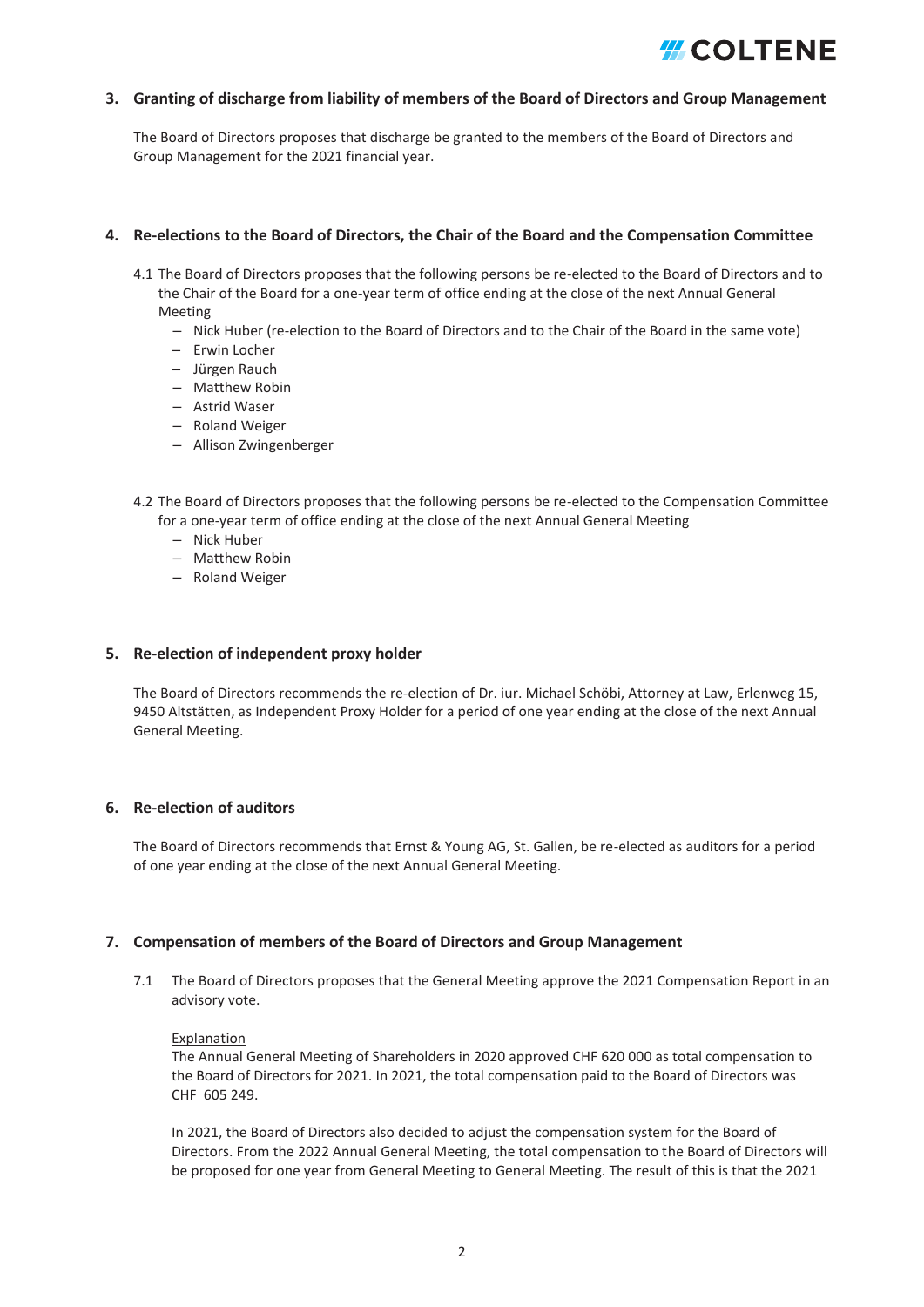

Annual General Meeting approved total compensation to the Board of Directors of CHF 210 000 for the period from 1 January 2022 up to the 2022 Annual General Meeting. The total compensation paid to the Board of Directors for this shortened period was CHF 201 750.

The Annual General Meeting of Shareholders in 2020 approved CHF 4 500 000 as total compensation to Group Management for 2021, thereof CHF 1 600 000 for the variable compensation component. The total compensation for Group Management for 2021 amounted to CHF 3 863 327, of which CHF 1 313 962 was paid out as variable compensation. The total compensation was for six active members of Group Management and one additional member of Group Management who left the company on 30 June 2021.

Further information on the remuneration of the Board of Directors and Group Management is available in the Compensation Report section of the Annual Report. The Annual Report is available on our website, www.coltene.com.

7.2 The Board of Directors proposes that shareholders approve the total maximum cash amount of CHF 540 000 (including social security payments) plus CHF 210 000 (including social security payments) for the award of 1600 company shares for the period from the 2022 Annual General Meeting to the 2023 Annual General Meeting. The award of shares is valued at the market value on 8 February 2022 of CHF 108.00 per share. The market value of shares is subject to fluctuations and so the value of the 1600 shares at the vesting date after the 2023 Annual General Meeting may be higher or lower than CHF 210 000.

#### Explanation

The fixed remuneration to the Board of Directors is partly paid in cash and partly in Company shares. The Chairman of the Board of Directors receives a fixed number of 400 Company shares and the other members of the Board of Directors receive a fixed number of 200 Company shares.

7.3 The Board of Directors proposes that the Annual General Meeting approve the maximum amount of CHF 2 700 000 as fixed compensation for the members of Group Management for the 2023 financial year.

#### Explanation

The fixed compensation will be paid out in cash and includes the base salary, contributions to statutory social security schemes (AHV, IV, ALV, NBU, KTG, pension plan contributions) and company vehicle benefits. The variable compensation component will depend on the attainment of the targets that have been set for the members of Group Management. From the 2022 financial year, the variable compensation will include a portion paid as a fixed number of Company shares and a portion paid as cash. The total variable compensation component for members of Group Management will be approved retroactively by the 2023 Annual General Meeting.

\*\*\*\*\*\*